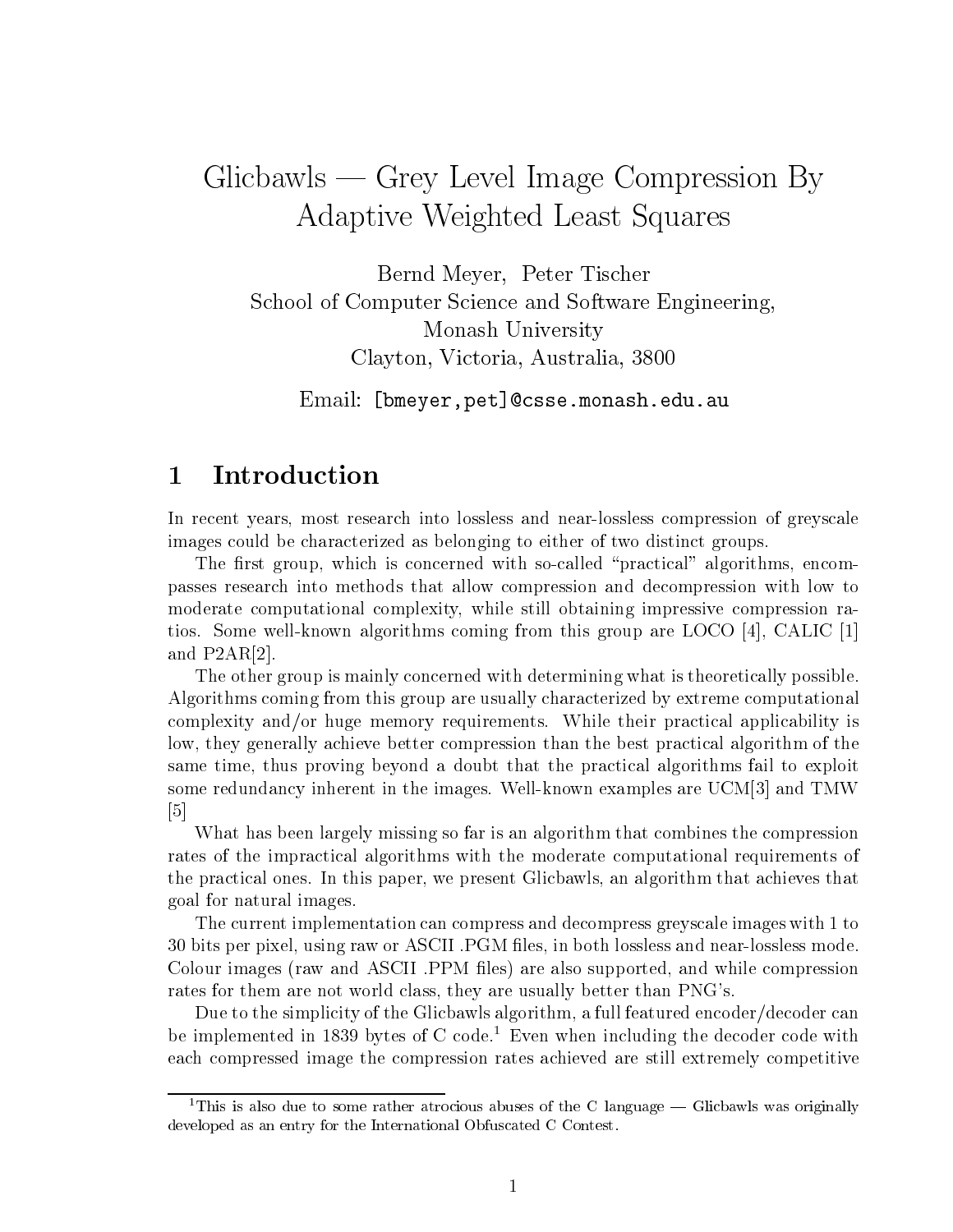and allow placing an absolute upper bound on the amount of information contained in an image

#### $\overline{2}$ **Overview**

Wu's  $P2AR[2]$  algorithm uses a single linear predictor whose weights are recalculated for each pixel. This is done by applying the least squares algorithm to the pixels in a rectangular window around the current pixel. By choosing a rectangular window, the computational complexity of calculating the least squares predictor can be markedly reduced, thus making the method practical.

However, giving equal weight to the contribution of each pixel within the rectangular window, and no weight to pixels outside the window, does not accurately reflect the correlations that exist within typical images Pixels close to the current pixel should have more influence on the choice of weights than pixels farther away.

Glicbawls uses a predictor similar to Wu's, except that the predictor weights are recalculated by taking all previous pixels into account. Each pixel's contribution to the least squares algorithm is *weighted* by a factor of  $0.8^{d_i}$  where  $d_i$  is the Manhattandistance between the pixel  $i$  and the current pixel. Given this choice of weights, least squares predictors can be calculated using an algorithm similar in efficiency to that used in  $[2]$ 

 $T$  resulting prediction errors are modeled by using the modeled by using the modied t-modied t-modied t-modied t-modied t-modied t-modied t-modied t-modied t-modied t-modied t-modied t-modied t-modied t-modied t-modied t introduced in  $\mathcal{O}(n)$  . The spread parameter - of the distribution is calculated from the distribution is ca weighted average of the squared prediction errors for all previous pixels, with each pixels contribution being given the weight di This average can also be calculated efficiently.

The actual entropy coding of the prediction errors according to the t-distribution is handled by a straightforward arithmetic coder.

## Least Squares Predictor

The calculation of weighted least squares predictors is at the very heart of the Glicbawls algorithm. Only through an efficient implementation of this calculation could Glicbawls achieve its goal of practicality

#### $3.1\,$ Definition of Predictor

ni-

At any point during the encoding, there are a number  $N$  of previous pixels, with pixel values  $p_1, p_2, \ldots, p_N$  at coolumnates  $\{x_1, y_1, \ldots, x_N, y_N\}$ , as well as a current pixel at coordinates  $(x_C, y_C)$  whose pixel value  $p_C$  is to be predicted. For each of those pixels  $p_i$ , the 12 causal neighbours with a Manhattan-distance of three or less- are referred to  $\overline{\phantom{a}}$  nice  $\overline{\phantom{a}}$  is a set of  $\overline{\phantom{a}}$  is a set of  $\overline{\phantom{a}}$  is a set of  $\overline{\phantom{a}}$  is a set of  $\overline{\phantom{a}}$  is a set of  $\overline{\phantom{a}}$  is a set of  $\overline{\phantom{a}}$  is a set of  $\overline{\phantom{a}}$  is a set of  $\overline{\phantom{a}}$   $\left\langle \begin{array}{ccc} 1 & 0 & 1 \\ 0 & 1 & 1 \end{array} \right\rangle$  $\begin{pmatrix} 1,1 \ 1,1 \ 1,2 \end{pmatrix}$ .

<sup>-</sup> Which neighbouring pixel ends up at what position in  $n$  does not matter, as long as it is consistent at each step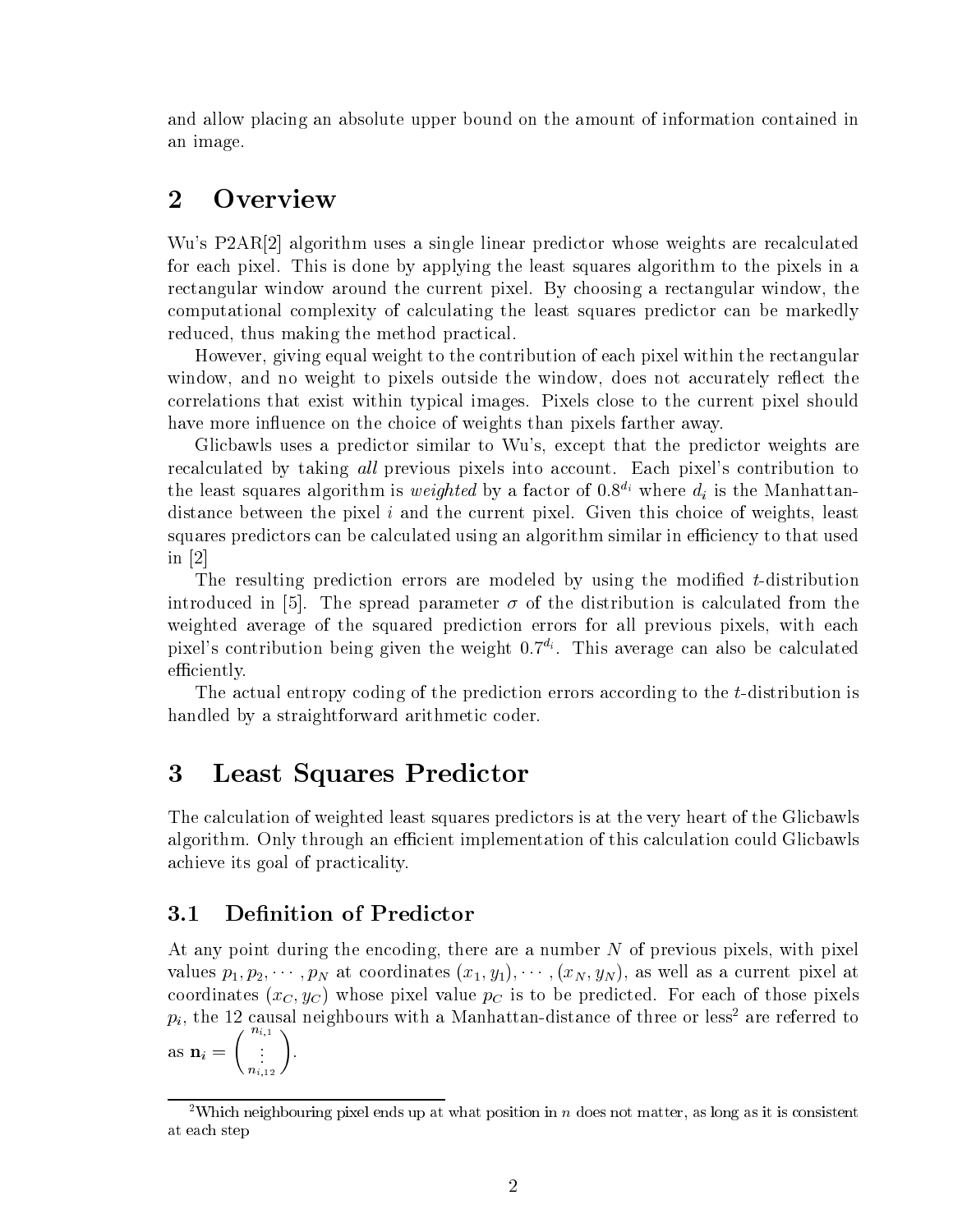For each pixel  $p_i$ , a matrix  $A_i$  and a vector  $b_i$  can be calculated as

$$
\mathbf{A}_i = \left[ \mathbf{n}_i \mathbf{n}_i^T \right] \tag{1}
$$

$$
\mathbf{b}_i = p_i \mathbf{n}_i \tag{2}
$$

From those,  $A_C$  and  $b_C$  are calculated as

$$
\mathbf{A}_C = \sum_{i=1}^N 0.8^{|x_C - x_i| + |y_C - y_i|} \mathbf{A}_i
$$
 (3)

and

$$
\mathbf{b}_C = \sum_{i=1}^N 0.8^{|x_C - x_i| + |y_C - y_i|} \mathbf{b}_i
$$
 (4)

Then solving the linear equation system<sup>3</sup>

$$
A_C w = b_C \tag{5}
$$

will give the weights will give the weights will be a set of the weights will be a set of the weight of the weights will be a set of the weights will be a set of the weights will be a set of the weights will be a set of th  $\sqrt{w_1}$  $\left(\begin{smallmatrix} v_1 \ \vdots \end{smallmatrix}\right)$  of the linear -- 12 of the linear predictor that can be used to predictor that can be used to predict our predictor that can be used to predict our predictor that can be used to predict our predictor of the used to predict our predictor of th  $p_C$  from  $\mathbf{n}_C$ .

#### 3.2 **Efficient Calculation**

Glicbawls encodes and decodes images in scanline order. This implies that  $y_C$  can never be smaller than the  $y_i$  of any previously seen pixels for the thus  $y_i$ C -  $y_i$  ,  $y_i$ 

Assuming the indices of the previously seen pixels  $p_i$  to be ordered according to their  $x_i$  coordinates in such a way that  $x_i \leq x_{i+1}$ , we can define  $N_q$  as the index of the first pixels with  $\alpha$   $\alpha$   $\alpha$  as the independence of the last pixels with  $\alpha$   $\alpha$   $\alpha$   $\alpha$  in equation  $\alpha$   $\alpha$   $\alpha$ with set of all pixels in pixels in columnation one) and p $\mu_{Nq}$  . If  $m_q$  the set of all pixels in columnation  $\gamma$  . Obviously  $\gamma$  and  $\gamma$  and  $\gamma$  and  $\gamma$  are  $\gamma$  . The contract of  $\gamma$ 

We can then rewrite equation (3), using X for the number of columns in the image, as

$$
\mathbf{A}_C = \sum_{q=1}^X (0.8^{|x_C - q|} \sum_{i=N_q}^{M_q} 0.8^{(y_C - y_i)} \mathbf{A}_i)
$$
(6)

Defining  $\mathbf{B}_q$  as

$$
\mathbf{B}_{q} = \sum_{i=N_q}^{M_q} 0.8^{(y_C - y_i)} \mathbf{A}_{i}
$$
 (7)

<sup>-</sup>Actually, this is a simplification. See section 5.5 for one additional step that has been omitted from this explanation.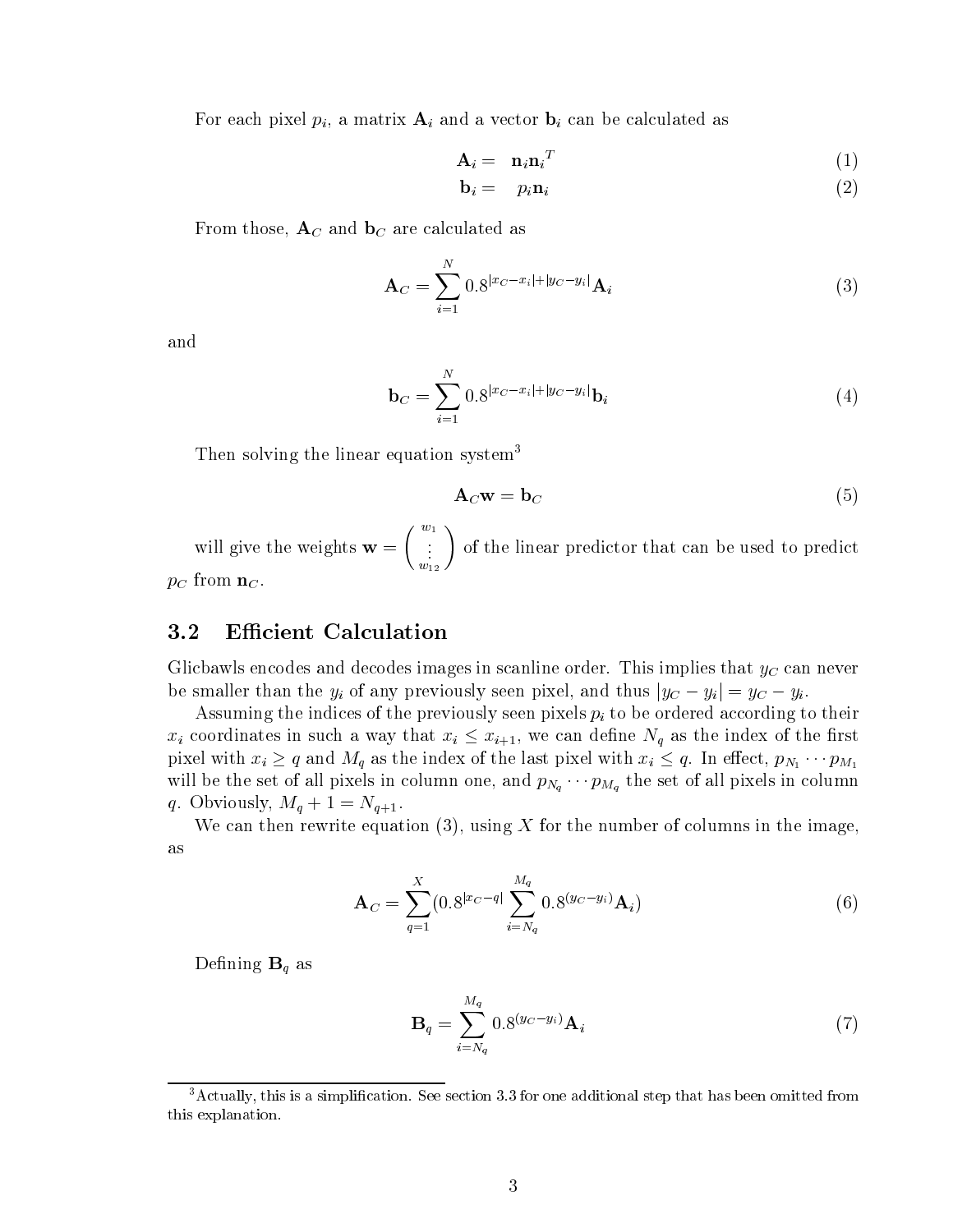equation  $(6)$  can be written as

$$
\mathbf{A}_C = \sum_{q=1}^{x_C - 1} (0.8^{(x_C - q)} \mathbf{B}_q) + \sum_{q=x_C}^{X} (0.8^{(q-x_C)} \mathbf{B}_q)
$$
(8)

We can refer to the two parts of that sum as  $E$  and  $F$ , i.e.

$$
\mathbf{E} = \sum_{q=1}^{x_C - 1} (0.8^{(x_C - q)} \mathbf{B}_q)
$$
 (9)

$$
\mathbf{F} = \sum_{q=x_C}^{X} (0.8^{(q-x_C)} \mathbf{B}_q)
$$
 (10)

Then E contains the contributions of all previous pixels *left* of the current pixel, while  $$ the current pixel that are not in  $E$  (see figure  $3.2$ ). As can easily be seen, in the case where the current pixel is the top left corner pixel (i.e. the first one in scanline ordering), both are matrices containing only zeros. The same is true for all  $\mathbf{B}_q$ .

Whenever a pixel has been fully encoded or decoded, it is added to the set of previously seen pixels, and the algorithm then proceeds with the next pixel in scanline order. Let  $l$  be the index of the pixel just added to the set of previously seen pixels



### Non-border Case

Usually the next pixel is at coordinates xC yC ie just to the right of the current pixel. Proceeding to it does not change  $y_C$  at all. As the  $\mathbf{B}_q$  do not depend on  $x_C$  at all, the only  $\mathbf{B}_q$  that changes is the  $\mathbf{B}$  the  $\mathbf{A}_i$  from the just finished pixel gets added to, which is  $\mathbf{B}_{x_C}$ . Thus

$$
\mathbf{B}_{q} \leftarrow \begin{cases} \mathbf{B}_{q} & \text{if } q \neq x_{C}, \\ \mathbf{B}_{q} + \mathbf{A}_{l} & \text{if } q = x_{C}. \end{cases}
$$
(11)

When proceeding to the right, a whole new column of pixels is added to the range of pixels covered by  $E$ . The contributions of all the pixels in that column are contained in  $B_{x_C}$ . On the other hand, for all the pixels that were already covered by **E** before, the Manhattan-distance from the current pixel is going to become one larger than it was before, and thus their contribution gets weighted down by a uniform factor of  $0.8$ . Thus

$$
\mathbf{E} \leftarrow 0.8\mathbf{E} + \mathbf{B}_{x_C} \tag{12}
$$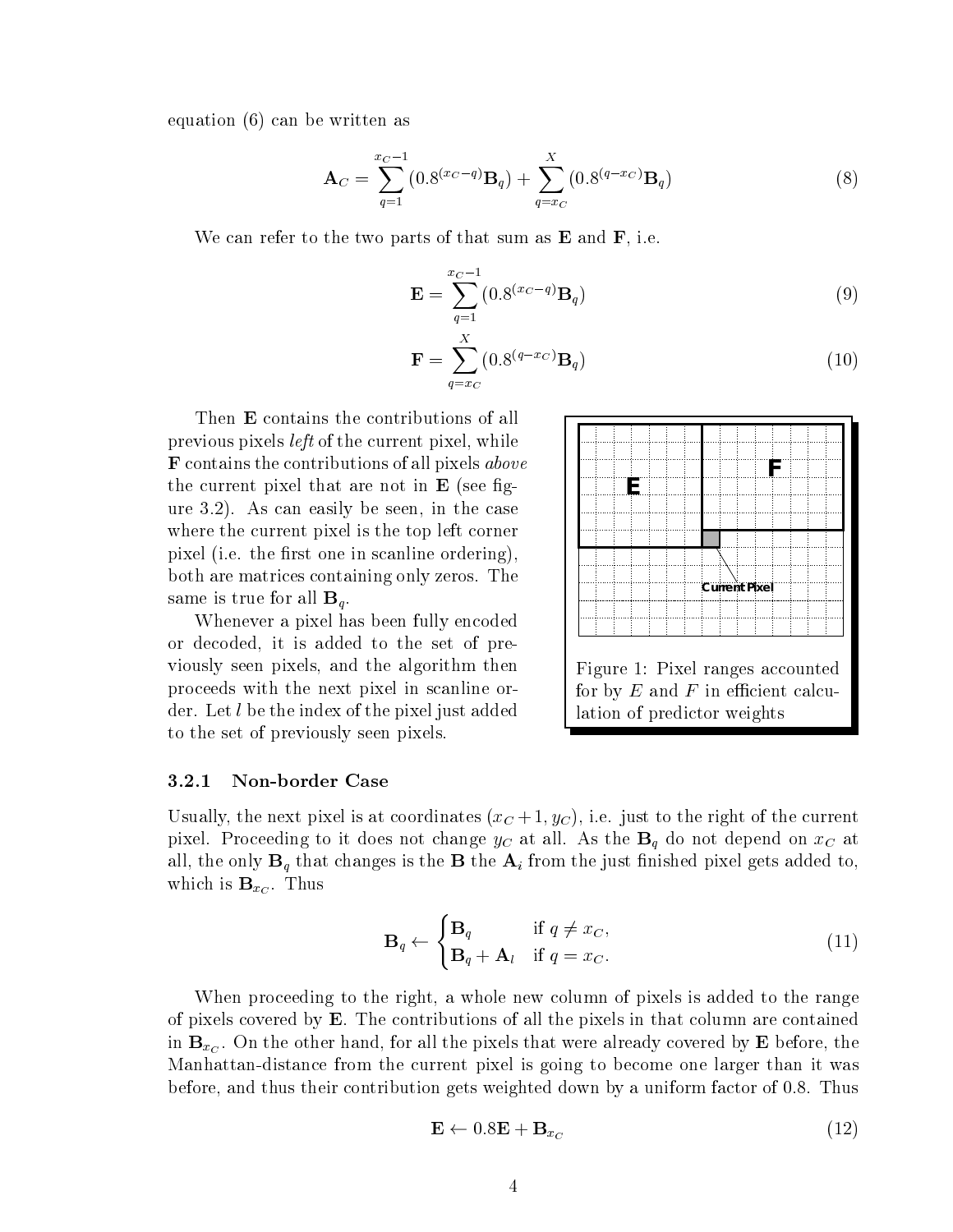using the already updated  $B_{x_C}$ .

Similarly, proceeding to the right means that a whole column of pixels is removed from the range covered by  $\bf{F}$ . The contributions of those pixels are contained in the  $p \mapsto \alpha p$  and  $p \mapsto \alpha p$  is  $p \mapsto \alpha p$  for all pixels that remain in the range covered by  $\Rightarrow$ , the  $\mathbf{d}$  distance from the current pixel is going to become one smaller and thus become one smaller and thus  $\mathbf{d}$ their contributions get weighted up by a uniform factor of  $\frac{1}{\epsilon_0}$ . Thus

$$
\mathbf{F} \leftarrow \frac{\mathbf{F} - \mathbf{B}_{x_C}}{0.8} \tag{13}
$$

using the pre-update  $\mathbf{B}_{x_C}$ .

### Border Case

Whenever the pixel just encoded or decoded was the rightmost pixel of a scanline, the hence pixel is at coordinates  $\{0, y_{\rm C} + 1\}$ , i.e. the fertimost pixel of the next scanline. Proceeding to it increases  $y_C$ .

The  $B_q$  do not depend on  $x_c$  at all, but they do depend on  $y_c$ . Increasing  $y_c$  by one will increase the exponent in their definition by one, and thus their values need to be scaled down by a factor of

Of course, the  $A_i$  from the pixel just encoded or decoded needs to be added to the appropriate  $\alpha$  and  $\alpha$  before the scale that scales the scale of  $\alpha$ 

$$
\mathbf{B}_{q} \leftarrow \begin{cases} 0.8\mathbf{B}_{q} & \text{if } q \neq x_{C}, \\ 0.8(\mathbf{B}_{q} + \mathbf{A}_{l}) & \text{if } q = x_{C}. \end{cases} \tag{14}
$$

When moving to the leftmost pixel of a new scanline, there will be no pixels to the left of the current pixel, and thus

$$
\mathbf{E} \leftarrow 0 \tag{15}
$$

**F**, however, needs to be recalculated completely from the updated  $\mathbf{B}_q$ , to contain the influence of all the pixels seen so far:

$$
\mathbf{F} \leftarrow \sum_{q=1}^{X} (0.8^{(x_i - 1)} \mathbf{B}_q)
$$
 (16)

### Implementation Issues

While the above algorithm is mathematically correct, repeated application of equation will also calculating  $F$  directly according to  $F$  directly according to equation  $F$  directly according to equation  $F$ is inecient

The solution is to pre-calculate all values for F each time work on a new scanline is started. This can be done by defining

$$
\mathbf{F}_q = \begin{cases} \mathbf{B}_q + 0.8 \mathbf{F}_{q+1} & \text{if } q \le X, \\ 0 & \text{if } q = X + 1. \end{cases}
$$
 (17)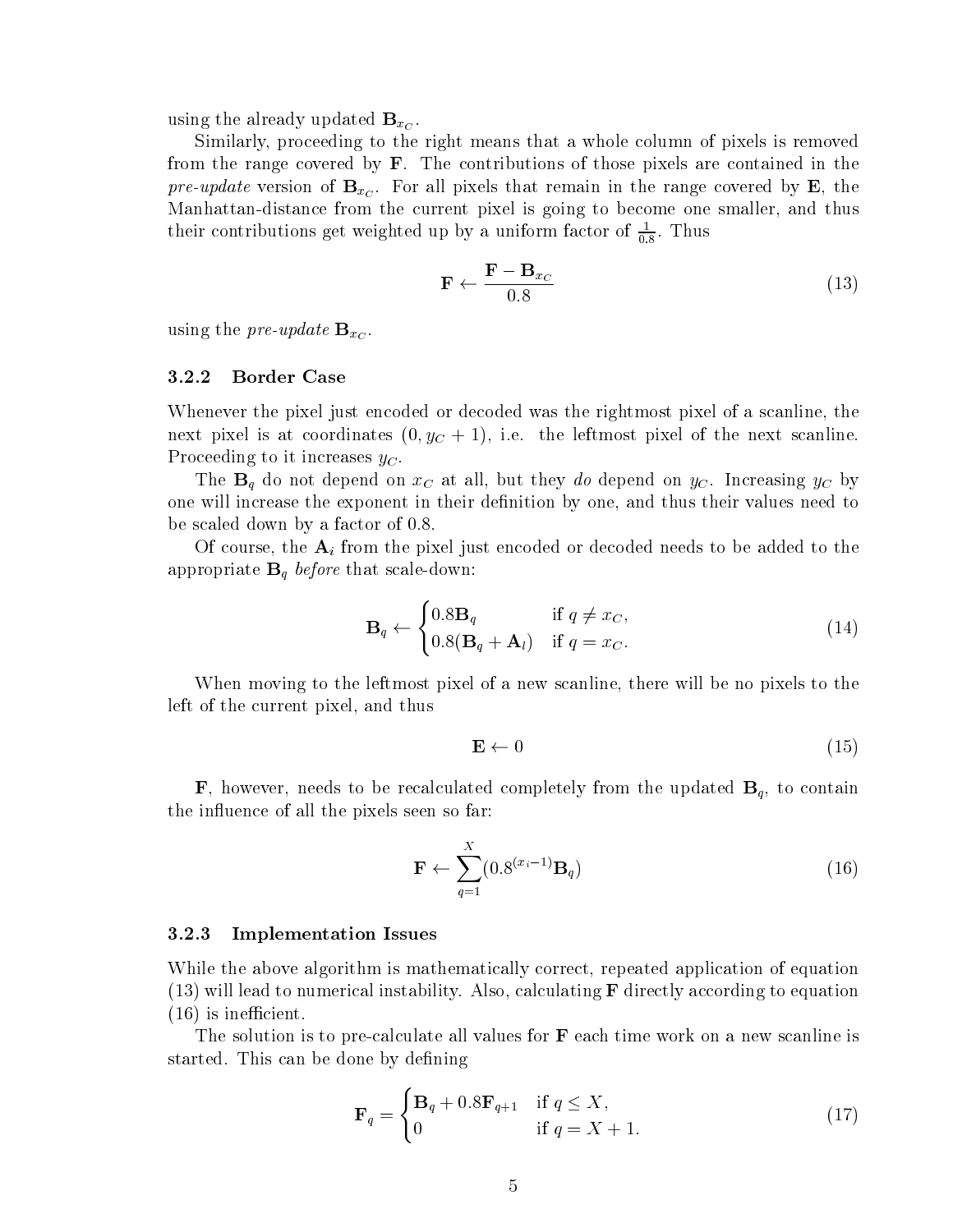At the start of each scanline, all  $\mathbf{F}_1, \cdots, \mathbf{F}_X$  are calculated (starting at  $\mathbf{F}_X$  and working downward, i.e. working from right to the left) and stored. These precalculated values are then used instead of the single, constantly maintained  $\bf{F}$  described in the algorithm above. Except for differences introduced by numerical inaccuracies, they are identical. However, the storage required for the precalculated values roughly doubles the memory requirements of the efficient calculation.

All of the above has dealt only with  $A_i$  and  $A_c$  and has completely ignored the  $b_i$ and  $\mathbf{b}_C$ . The exact same methods are used for them. Simply replacing every **A** with **b** in the above will suffice to arrive at an efficient method for calculating  $\mathbf{b}_C$ .

#### 3.3 Bias

One problem commonly encountered when using least squares predictors, especially ones calculated from relatively lew observations", is that they tend to overht data, sometimes producing horrendously large predictor weights However large weights are usually not desirable for predicting in the presence of noise, as they tend to amplify the noise in the predicted value

To avoid this problem as much as possible, Glicbawls adds a bias  $u$  towards an averaging predictor to the equation system before calculating the weights. A matrix  ${\bf A}_C$  and a vector  ${\bf b}_C$  are defined as

$$
\widehat{\mathbf{A}_C} = \mathbf{A}_C + u\mathbf{I}
$$
\n(18)

$$
\widehat{\mathbf{b}_C} = \mathbf{b}_C + \frac{1}{12} \begin{pmatrix} u \\ \vdots \\ u \end{pmatrix}
$$
 (19)

Instead of actually using equation  $(5)$  to calculate the predictor weights, we use

$$
\widehat{\mathbf{A}_C} \mathbf{w} = \widehat{\mathbf{b}_C} \tag{20}
$$

The strength of this bias,  $u$ , is initially given a value of 80, and then dynamically adapted during the encoding or decoding of an image. For each pixel, two predicted values are calculated P which is used for  $\alpha$  and  $\alpha$  and  $\alpha$  are coding  $\alpha$  bias of  $\alpha$  and  $\alpha$ smaller bias of under the prediction prediction errors are calculated the predictions  $\mathcal{C}_1$  -  $\mathcal{C}_2$  -  $\mathcal{C}_3$  $\mathbb{P}_4$  -  $\mathbb{P}_2$  ,  $\mathbb{P}_1$  is a following as follows. The following assumption of  $\mathbb{P}_2$ 

$$
u \leftarrow \begin{cases} u + e1 - e2 & \text{if } e_1 > 0 \\ u + e2 - e1 & \text{if } e_1 \le 0 \end{cases} \tag{21}
$$

Experiments show that this way of changing <sup>u</sup> allows for rapid adjustment in case the characteristics of the image change strongly while being fairly robust in the presence of small, random, noise induced differences between  $P_1$  and  $P_2$ 

 ${}^{4}$ Or, in the case of Glicbawls, calculated from many observations, relatively few of which are given enough weight to dominate the calculation-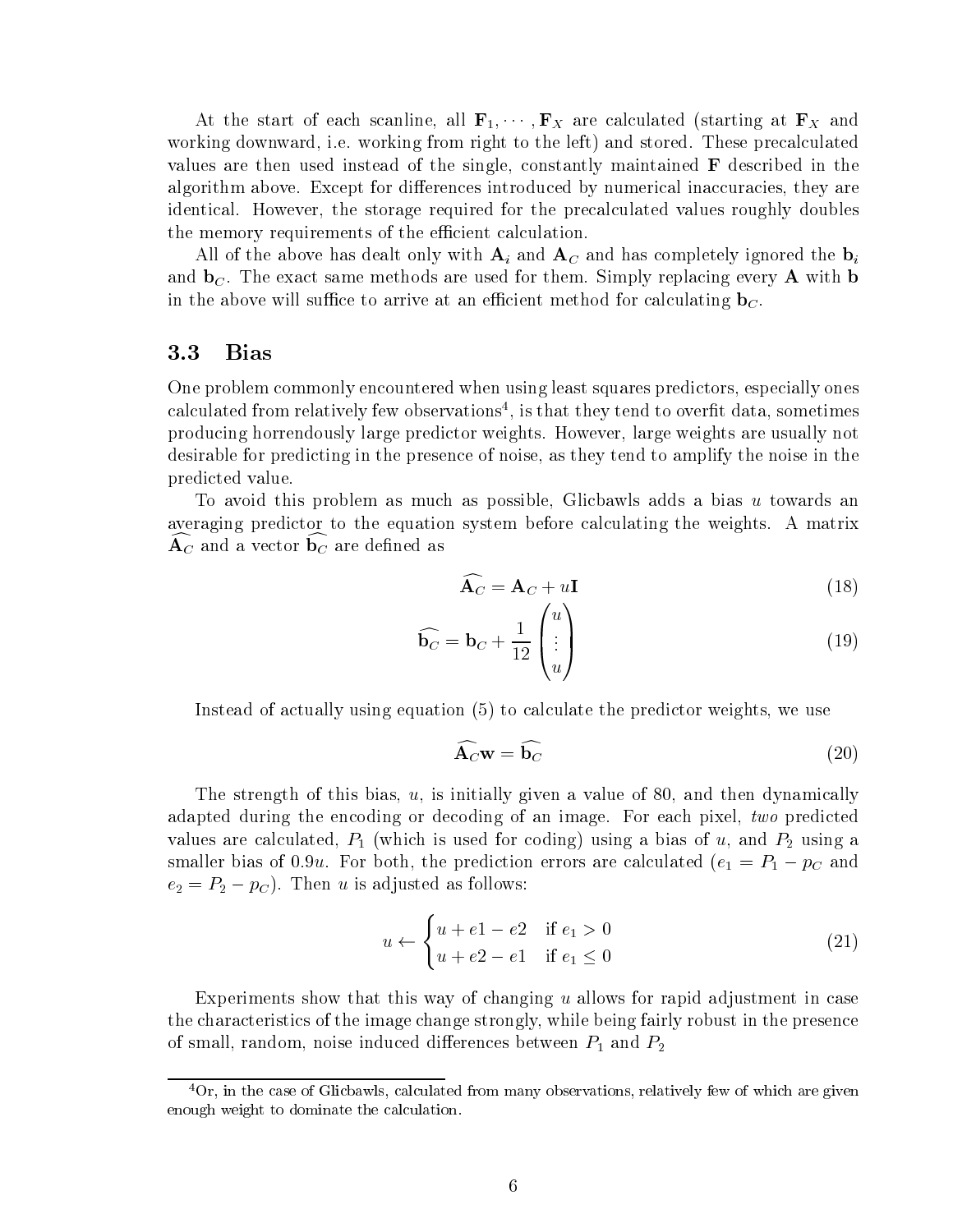#### Prediction Error Modeling 4

#### 4.1 Modified *t*-distribution

Once the predictor has predicted a pixel value  $P$  for the current pixel, a modified  $t$ distribution is centered around that prediction. The probability of the current pixel value being less than  $X$  is given by the formula

$$
p(x < X) = K \int_{-\infty}^{X-P} \left(\frac{1}{1 + \frac{v^2}{13\sigma^2}}\right)^{\frac{13}{2}} dv
$$
 (22)

and the probability of the current pixels value being between  $\alpha$  and  $\alpha$  and  $\alpha$ 

$$
p(X_1 \le x < X_2) = p(x < X_2) - p(x < X_1) \tag{23}
$$

 $m_{\rm tot}$  is chosen so that  $p_{\rm t}$   $\alpha$   $\sim$   $\beta$   $\alpha$  is geodalo in Gricbawillic probabilities passed to the arithmetic coder are always *ratios* of values given by these formulae, the constant factor  $K$  can be ignored for the calculation.

This distribution is similar to a Normal Distribution, but has the useful property of having more weight in the tails, and thus being more forgiving about large mispredictions by the least squares predictor. Its other useful property is that the integral can be solved analytically. Tghoring the term  $K$ , that probability can be calculated as

$$
p(x < X) = \frac{(X-P)}{\sigma} r_2 \left(\frac{(X-P)^2}{13\sigma^2} + 1\right) + c \tag{24}
$$

$$
r_n(y) = \begin{cases} \frac{(n-1)}{n} \frac{r_{n+2}(y)}{y} + \frac{1}{\sqrt{y}} & \text{if } n < 14, \\ \frac{1}{\sqrt{y}} & \text{if } n = 14. \end{cases}
$$
 (25)

where  $c$  is an integration constant that cancels out in equation 23.

### 4.2 Calculation of  $\sigma$

To determine the distribution parameter - and thus the width of the distribution the weighted average <sup>S</sup> of the squared prediction errors for all previously seen pixels is calculated. Each pixel s contribution  $e_i$  is being weighed proportionally to 0.7 °. This average can be calculated efficiently using the methods described in section 3.2. As the result of the calculation, however, is supposed to a scalar value (rather than an equation system scaling has to be applied to ensure that the weights sum up to one - is then calculated as

$$
\sigma = 0.964\sqrt{S} \tag{26}
$$

The factor 0.964 was arrived at empirically and provides a slight compensation for the shape of the used distribution which is slightly wider than a Normal Distribution with

By looking it up in  $\rvert 0 \vert$ , the book the German engineering term  $\rvert$  bronstein-integrierbar  $\rvert$  is derived from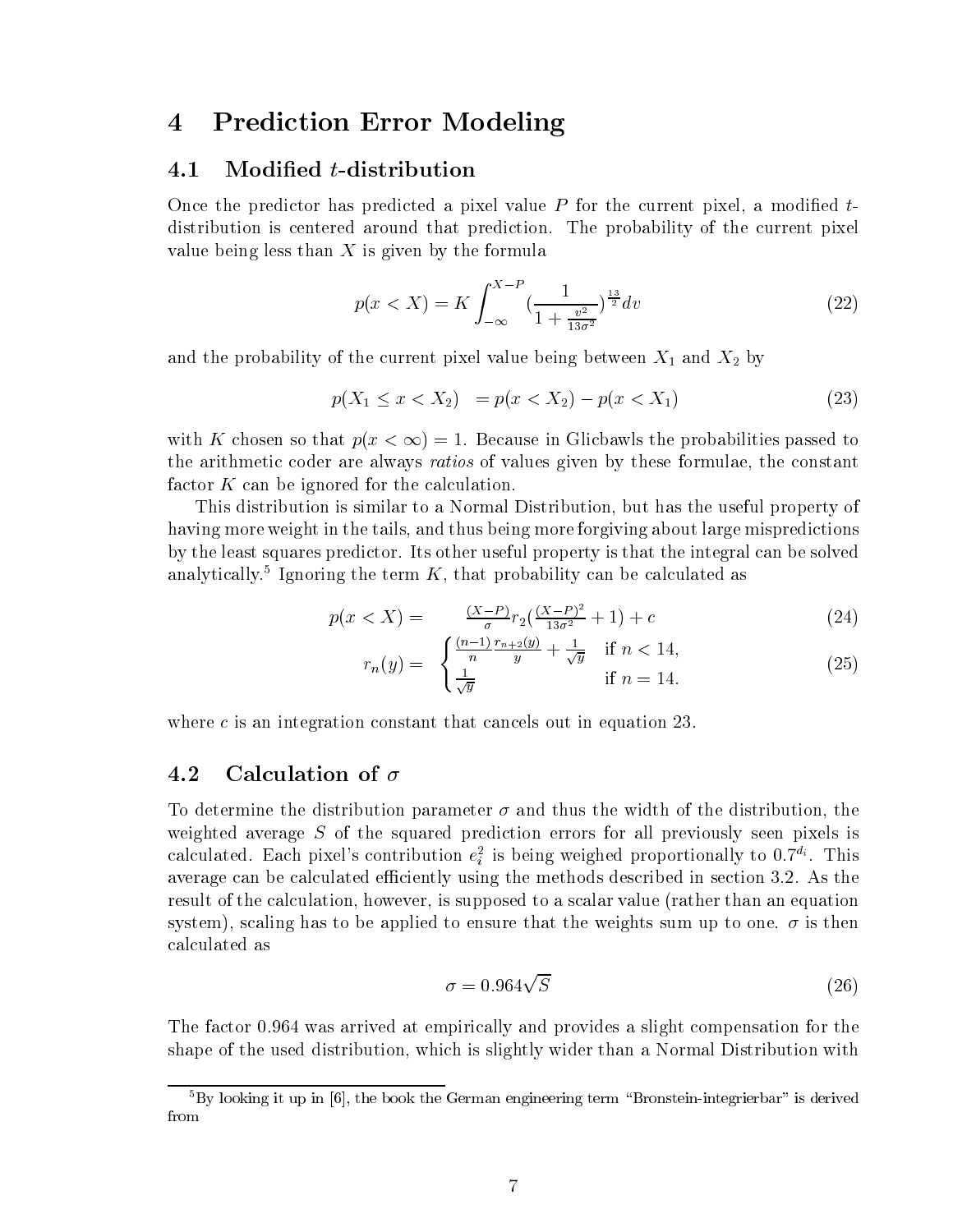$\mu$  ine same  $\sigma$  .

### Avoiding Numerical Instability

Using the definitions given so far on a machine with limited numeric precision can in rare cases lead to a probability being calculated as zero. If that happens, the program would either fail or enter an infinite loop.

For this reason,  $\hat{p}$  is defined as

$$
\widehat{p}(X_1 \le x < X_2) = p(X_1 \le x < X_2) + 10^{-6}(X_2 - X_1) \tag{27}
$$

and  $\hat{p}$  is used instead of p for for coding. Because in Glicbawls, all probabilities passed to the arithmetic coder are ratios of two  $\hat{p}$  thus calculated, it is not necessary to explicitly renormalize the  $\hat{p}$  to ensure they add up to 1.

For most natural images, the difference of this modification on the compressed image size is negligible

#### $4.4\,$ Coding

Pixel values are encoded by repeatedly subdividing the possible value range into two (roughly) equal sized parts, and encoding which part contained the actual value. Encoding stops when the possible value range has been reduced to a size small enough to ensure reconstruction with the required accuracy. For lossless compression, this is the case when the size of the value range reaches one but for near-lossless compression with a maximum allowed error of extension and extending a size of extending a size of extension  $\mathcal{L}$ 

When encoding a greyscale image with a maximum pixel value of  $M$ , the initial  $r_{\text{max}}$  is the range of possible non-quantumed pixel (arrow) is FeU and  $\alpha$  is  $r_{\text{max}}$  and  $\alpha$ 

Whenever a value is known to be in the range Ri X X- and a further reduction in the size of the range is necessary, a value  $\overline{X}$  is calculated that splits  $R_i$  into  $R_{i,1}$  =  $\Lambda_1, \Lambda$  and  $\Lambda_{i,2} = \Lambda, \Lambda_2$ .

Given that the pixel value is known to be in  $R_i$ , the probability  $r_1$  of it being in  $R_{i,1}$ is

$$
r_1 = \frac{\widehat{p}(X_1 \le x < \overline{X})}{\widehat{p}(X_1 \le x < X_2)}\tag{28}
$$

A simple binary arithmetic coder is used to encode which part of  $R_i$  the actual pixel value was in (or, in the case of decoding, to provide that information). The range bounds are then adjusted, and if necessary, another iteration is taken.

The actual implementation contains some extra detail which cannot be discussed in the limited space available- in particular measures to ensure the doctor of the state of the small except in the state of the small even in the state of the state of the state of the state of the state of the state of the state of the the face of large areas of perfect prediction- For natural and thus noise containing images the inuence of these measures is negligible-

In the case of near-lossless compression, the total possible range is first divided into whils workize e , e, we see the bins are all the bins are aligned in such an area bins are aligned in such a such that  $\alpha$ the predicted pixel value is centered in the middle of a bin, thus minimizing the expected number of bits needed to encode the pixel-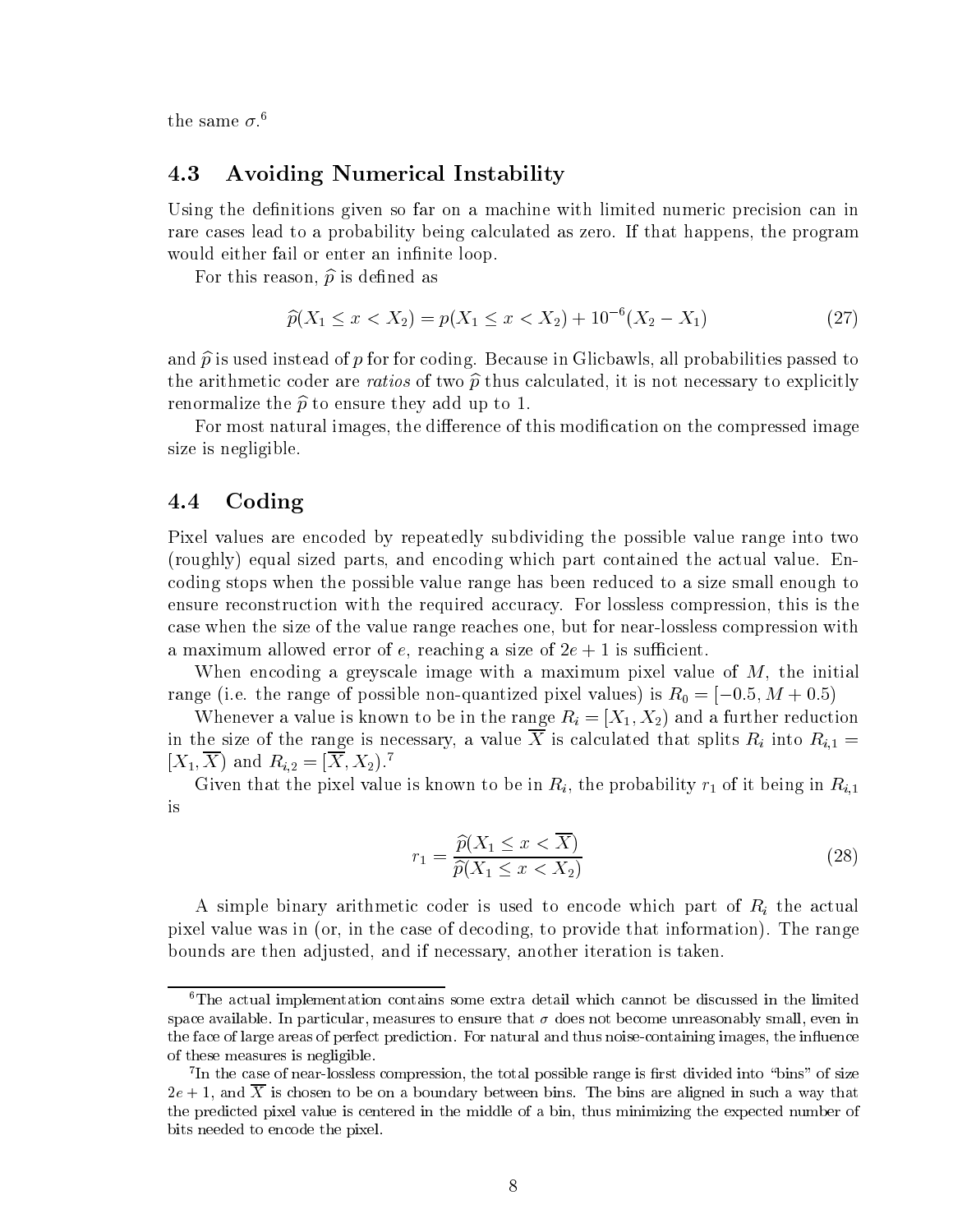### Weight Adjustment

There is one more twist to the Glicbawls algorithm. As described so far, the unavoidably large prediction errors near edges in the image will dominate the least squares algorithm The resulting predictors are well suited for predicting pixels near edges, but are generally edge regions and the region of  $\mathcal{A}$ 

Due to the way the - parameter is calculated however the Glicbawls algorithm usually expects predictions for pixels near edges (i.e. in the vicinity of previous larger prediction errors to be less accurate - willbe larger for those pixels Figuratively speaking, "getting it wrong" is not as much of a problem for those pixels as for the others

For this reason the inuence of pixels for which - was large should be reduced In Glicbawls this is done not by using the denitions in equations and but rather the following scaled versions

$$
\mathbf{A}_{i} = \frac{\mathbf{n}_{i}\mathbf{n}_{i}^{T}}{\sigma} \tag{29}
$$

$$
\mathbf{b}_i = \frac{p_i \mathbf{n}_i}{\sigma} \tag{30}
$$

Dierent powers of - were tried for the weight adjustment There is no single best choice, different images compress best with different exponents, but simply reducing weights by  $\frac{2}{\sigma}$  gives the best overall performance over a large suite of test images.

#### **Self Extraction** 6

Due to the small size of the C source that implements the Glicbawls algorithm, including it with the compressed data is feasible The total overhead for including the complete gzip-compressed source code as well as a small shell script that extracts uncompresses and compiles it and then uses the resulting executable to decompress an image, is no more than the resulting letter than the resulting letter that will output the image that  $\pi$  is a shell output that will output the image to the image to the image to the image to the image to the image to the image of th its standard output

As that file contains *everything* needed to recreate the image file on any UNIX machine which has gunzip and a C compiler installed, its total size can serve as an absolute upper bound for the amount of information contained in the image

## Colour Images

In order to keep the Glicbawls code size small, colour images are essentially treated as greyscale images in which the colour components are interleaved on a per-pixel basis Each row of the greyscale image is three times as wide as those of the colour image it was derived from. The values in columns  $3n + 0$  of the greyscale image are the R components of the colour pixels in the matching columns  $n$ , the values in columns  $3n+1$ are the G components, and the values in columns  $3n + 2$  the B components.

When dealing with colour images, the local neighbourhood used to predict pixel values is modified by multiplying all horizontal offsets by 3. Effectively, this means that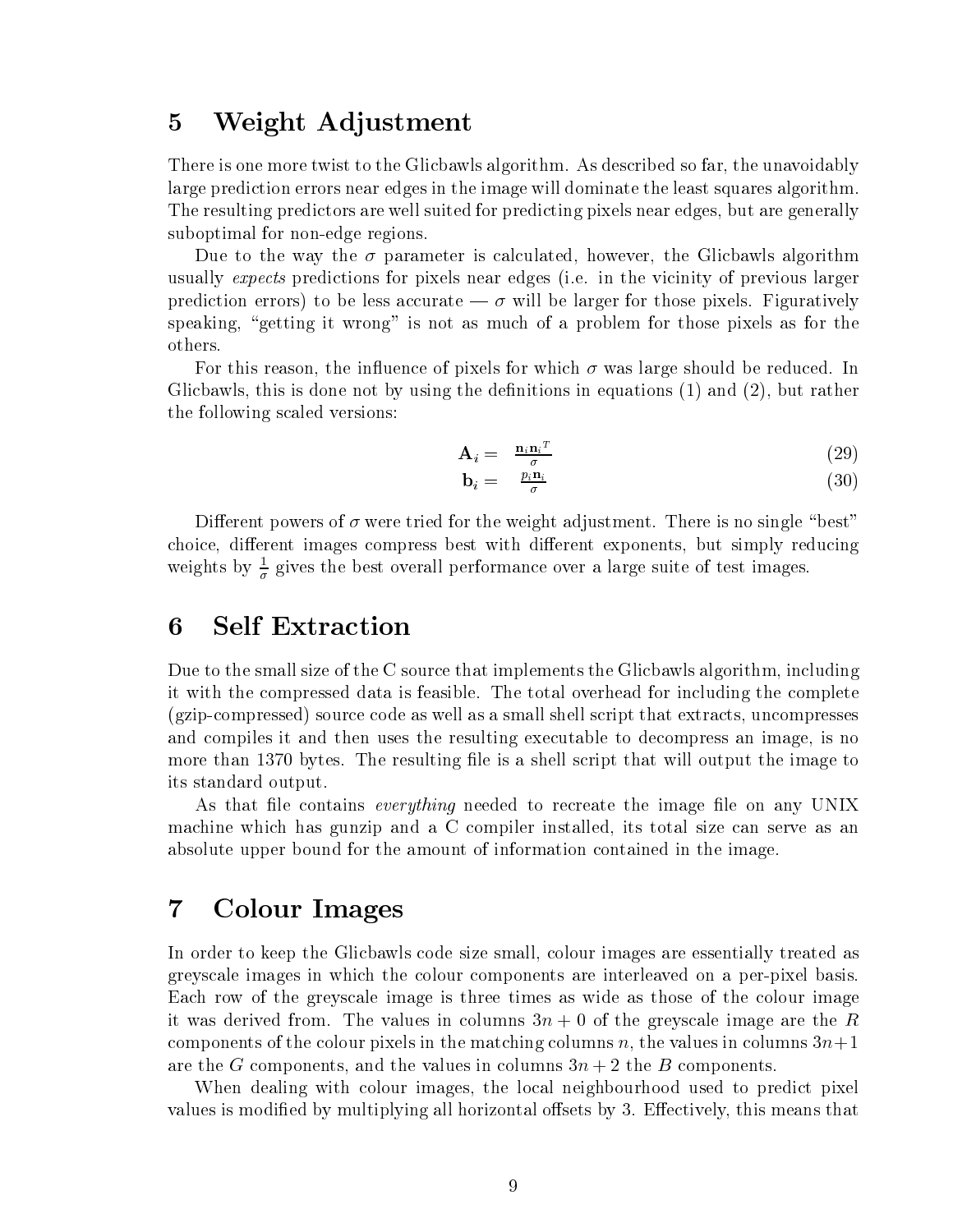|           | balloon | barb | barb2 | board                                      | boats                            | girl | gold | hotel | zelda | lenna | Avg  |
|-----------|---------|------|-------|--------------------------------------------|----------------------------------|------|------|-------|-------|-------|------|
|           |         |      |       |                                            | lossless compression             |      |      |       |       |       |      |
| LOCO      | 2.90    | 4.65 | 4.66  | 3.64                                       | 3.92                             | 3.90 | 4.47 | 4.35  | 3.87  | 4.24  | 4.06 |
| CALIC     | 2.83    | 4.41 | 4.53  | 3.56                                       | 3.83                             | 3.77 | 4.39 | 4.25  | 3.75  | 4.10  | 3.94 |
| P2AR      |         | 3.98 |       |                                            | 3.64                             |      | 4.30 |       |       | 3.96  | 3.78 |
| Glicbawls | 2.64    | 3.92 | 4.31  | 3.39                                       | 3.63                             | 3.56 | 4.28 | 4.18  | 3.54  | 3.90  | 3.74 |
|           |         |      |       |                                            | near-lossless compression, $e=1$ |      |      |       |       |       |      |
| LOCO      | 1.64    | 3.15 | 3.17  | 2.20                                       | 2.48                             | 2.45 | 3.00 | 2.87  | 2.37  | 2.71  | 2.60 |
| Glicbawls | 1.32    | 2.43 | 2.81  | 1.94                                       | 2.17                             | 2.11 | 2.75 | 2.66  | 2.05  | 2.39  | 2.26 |
|           |         |      |       |                                            | near-lossless compression, $e=5$ |      |      |       |       |       |      |
| LOCO      | .73     | 1.70 | 1.65  | .86                                        | 1.13                             | 1.26 | 1.51 | 1.38  | 1.19  | .37   | 1.28 |
| Glicbawls | .33     | 1.04 | 1.28  | .60                                        | .84                              | .81  | 1.23 | 1.14  | .65   | .89   | .88  |
|           |         |      |       | lossless compression, self extracting file |                                  |      |      |       |       |       |      |
| Glicbawls | 2.67    | 3.94 | 4.34  | 3.42                                       | 3.65                             | 3.59 | 4.30 | 4.20  | 3.56  | 3.94  | 3.76 |

Table Compression results in bits per pixel for Glicbawls compared to CALIC LOCO and P2AR in lossless and near lossless modes

pixel values from one colour band are predicted based only on values from the same band. However, as the *weights* used for predicting pixel values are calculated as before, data in one colour band will still effect the predictions the others.

Also no adjustment is made in the calculation of - parameter This means that the magnitude of prediction errors in one colour band will influence the expected magnitude of prediction errors in other bands

#### Results 8

Table I lists life sizes (in bits per pixel) obtained by running Glicbawls, CALIC using arithmetic coding  $\,$  LOCO  $^{\circ}$  and PZARIZE on a variety of test images. In all cases, Glicbawls provides the best compression rates of all programs compared

Table 2 lists file sizes (in bits per pixel) obtained by running Glicbawls as well as several well-established colour compression programs on a number of photographic test images. Twille certainly not being competitive with state-of-the-art methods, Glicbawls consistently outperforms both Locoe and Pngcrush, two programs in common use today

Table lists le sizes for the so-called artistic ie non-photographic CLEGG FRYMIRE and SERRANO images. As can clearly be seen, Glicbawls is not suitable for such images

Quite surprisingly given that it was designed as a compression program for continuous tone greyscale images, Glicbawls performs reasonably well on the eight CCITT sample fax pages as well.<sup>13</sup> The total set is compressed to  $242.2kB$ , for a compression ratio of the Group fax standard in the Group fax standard control of the Group fax standard in the Group fax s  $\alpha$  coder  $\alpha$  and  $\alpha$  coder  $\alpha$  and  $\alpha$  and  $\alpha$  and  $\alpha$  and  $\alpha$  and  $\alpha$  and  $\alpha$  and  $\alpha$  and  $\alpha$  and  $\alpha$  and  $\alpha$  and  $\alpha$  and  $\alpha$  and  $\alpha$  and  $\alpha$  and  $\alpha$  and  $\alpha$  and  $\alpha$  and  $\alpha$  and  $\alpha$  and  $\alpha$  and

<sup>-</sup>As available from nttp://www.csse.monash.edu.au/ bmeyer/glicbawis

As available from fup://fup.csd.uwo.ca/pub/from\_wu/

As available from nttp://www.npl.np.com/10c0/

 $11$ The average for P2AR was estimated based on the available results

<sup>--</sup>Comparison values: nttp://www.geocities.com/Siliconvalley/Bay/1995/artesti4.ntml

 $\cdot$  The binary images are treated as two-level greyscale images.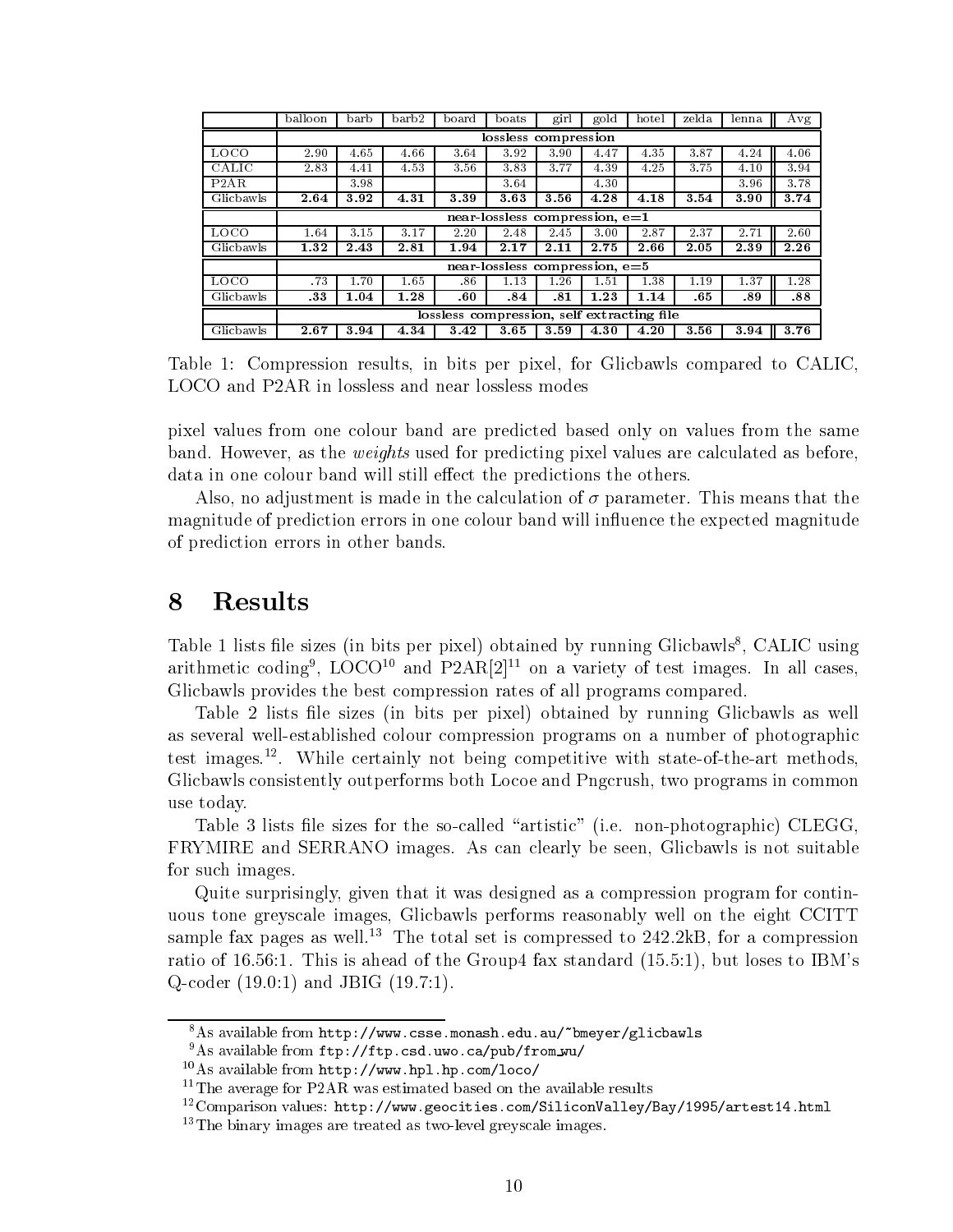|            | lena  | monarch | peppers                     | sail  | tulips | Avg   |
|------------|-------|---------|-----------------------------|-------|--------|-------|
|            |       |         | lossless colour compression |       |        |       |
| <b>BMF</b> | 12.28 | 8.21    | 9.19                        | 10.02 | 9.31   | 9.80  |
| Rkim       | 12.56 | 8.37    | 9.15                        | 10.26 | 9.39   | 9.95  |
| Locoe      | 13.60 | 11.29   | 11.75                       | 15.61 | 12.54  | 12.96 |
| Pngcrush   | 14.51 | 12.52   | 12.99                       | 16.17 | 13.85  | 14.01 |
| Glicbawls  | 12.74 | 10.14   | 10.56                       | 13.60 | 10.71  | 11.55 |

Table 2: Colour compression results, in bits per pixel, for Glicbawls compared to a range of existing methods

|            | clegg                       | frymire | serrano | Avg   |  |  |
|------------|-----------------------------|---------|---------|-------|--|--|
|            | lossless colour compression |         |         |       |  |  |
| <b>BMF</b> | 4.28                        | 1.26    | 1.27    | 2.27  |  |  |
| Rkim       | 10.43                       | 3.95    | 3.26    | 5.88  |  |  |
| Locoe      | 7.30                        | 6.06    | 4.70    | 6.02  |  |  |
| Pngcrush   | 5.41                        | 1.63    | 1.71    | 2.92  |  |  |
| Glicbawls  | 15.08                       | 12.98   | 11.65   | 13.24 |  |  |

Table 3: Colour compression results for "artistic" images, in bits per pixel

## 9 Conclusion

we have presented and algorithm for lossless and near-form for lossless and near-form  $\alpha$  greyscale images which consistently achieves higher compression ratios than CALIC while having a computational complexity low enough to be practical

Including the source code of the decompressor with the compressed image allows the extracting less through core information  $\pi$  . The information is proposed for the information of the information contained in images

While originally developed for greyscale images, the algorithm can also handle colour as well as bi-compression on the compression on the compression on the compression on the compression on the model of  $\alpha$ 

## References

- ist van die heerste verskeid van die deur die het die het die heerste see van die volwer die eerste van die he Trans- on Communication and Communications of the present of the state of the state of the state of the state o
- [2] X. Wu, K.U. Barthel and W. Zhang, "Piecewise 2D Autoregression for Predictive Image Coding", International Conference on Image Processing conference proceedings van die stellings van die stellings van die stellings van die stellings van die stellings van die stellin
- [3] M. J. Weinberger, J. J. Rissanen and R. B. Arps, "Applications of universal context modelling to lossless compression of gray-scale images; indicate internal and  $\sim$ Processing -